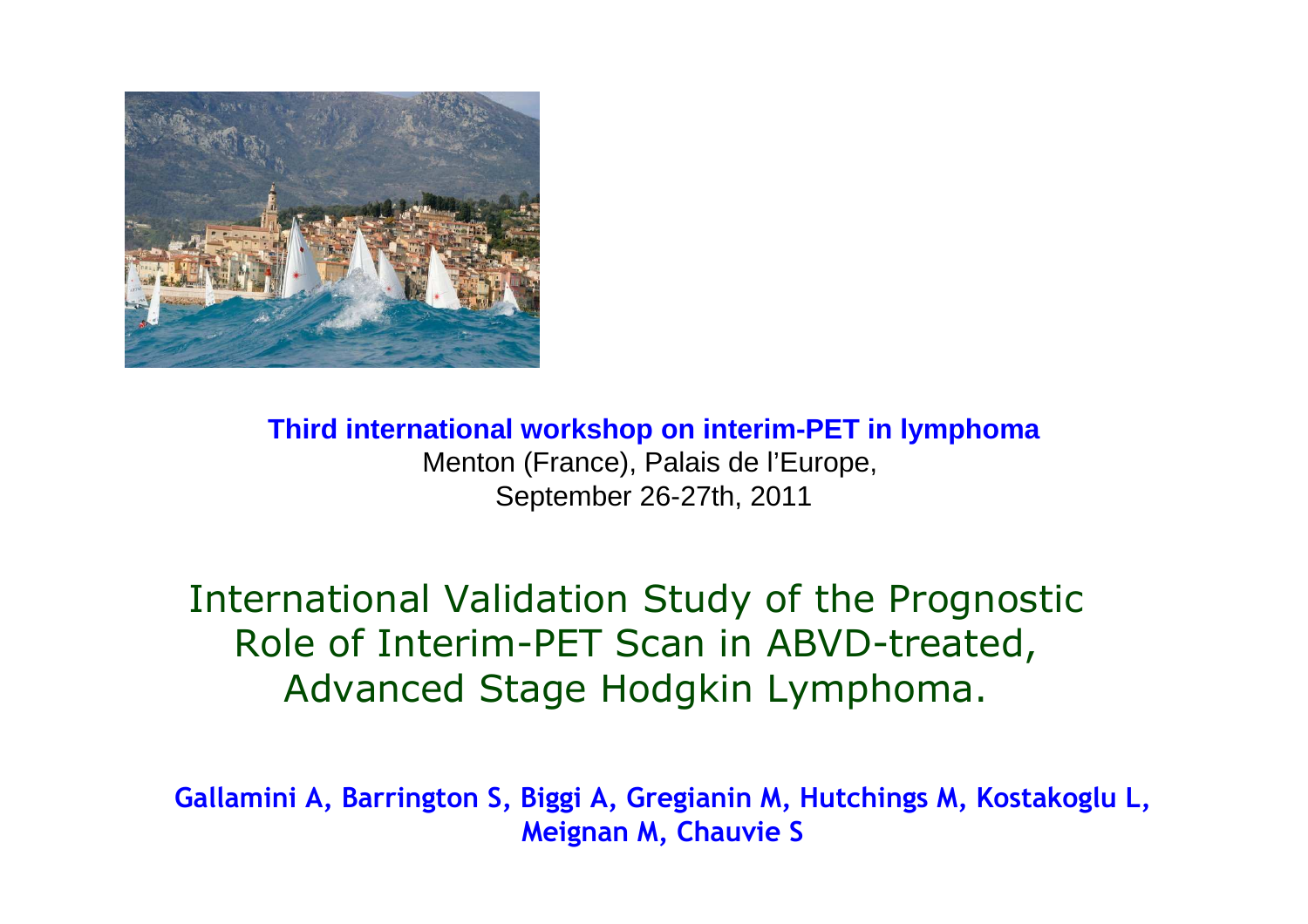#### Is the evidence of the prognostic role of interim PET in HL robust enough ?

- •Kostakoglu L, et al. J Nucl Med 43:1018–1027, 2002
- •Hutchings M et al. Ann Oncol 16:1160–1168, 2005
- •Hutchings M et al. Blood 107:52–59, 2006
- •Zinzani PL et al. Ann Oncol 17:1296–1300, 2006
- •Gallamini A et al. Haematologica 91:475–481, 2006
- •Gallamini A et al. J. Clin Oncol 35: 3746-52, 2007
- •Kostakoglu L et al. Cancer 107:2678–2687, 2006
- •Sher DJ et al. Ann Oncol 20:1848-1853, 2009
- •Zijlstra GM et al. Leuk Lymphoma 50:1748-1749, 2009
- •Furth C et al. J Clin Oncol 27:4385-4391, 2009
- •Markova J et al Ann Oncol 20:1270-1274, 2009
- •Avigdor A et al Ann Oncol 21:126-312, 2010
- •Cerci JC et al. J. Nucl. Med 51: 1337-43, 2010
- •Le Roux et al. Eur. J. Nucl. Med Mol Imaging e-pub 10 feb.2011
- •Zinzani et al.: Eur J Nucl Med Mol Imaging. 2011 Sep 6. [Epub ]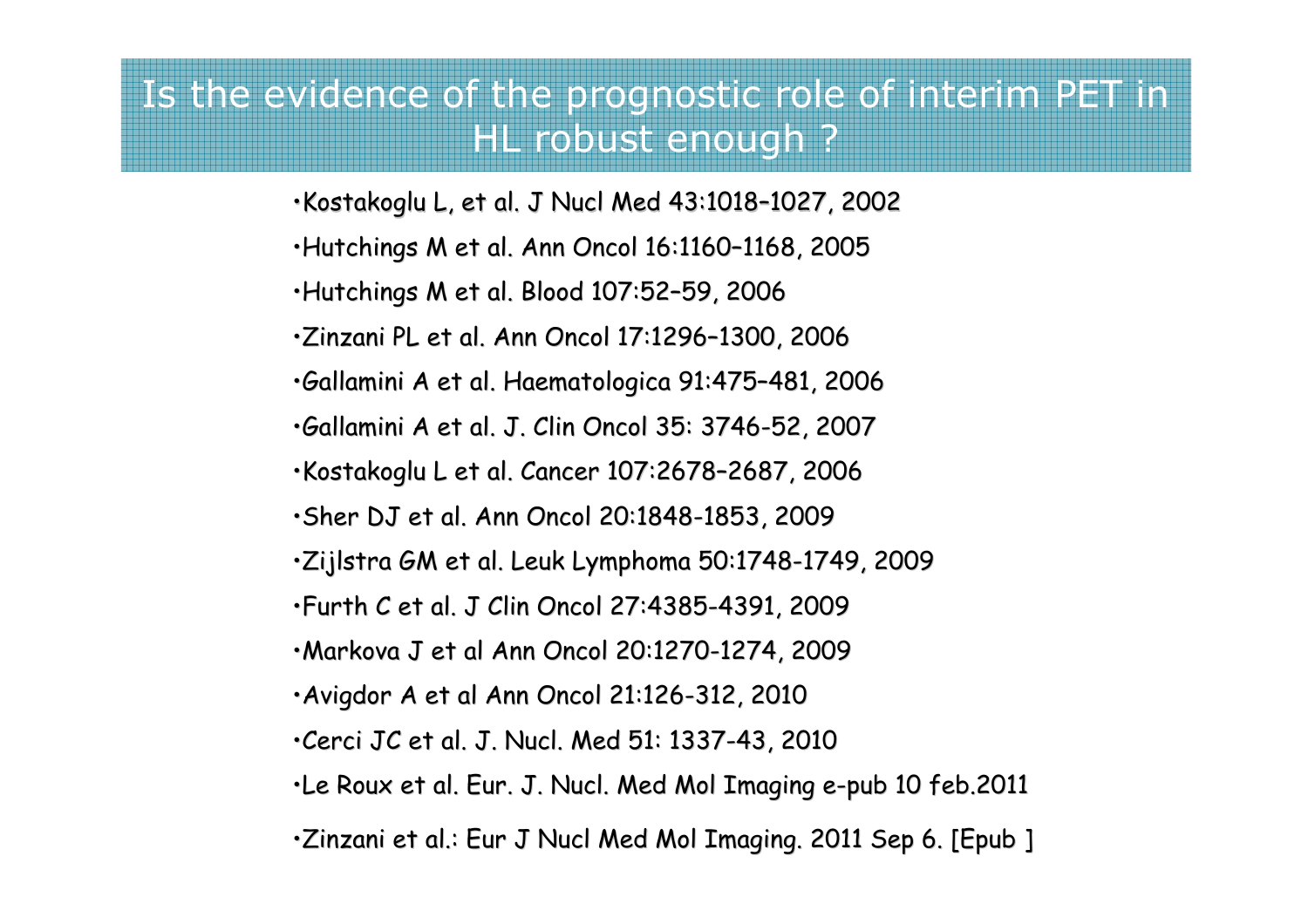## Why do we need IVS ?

…interim-PET scan has been proven the most powerful tool to predict treatment outcome in ABVD-treated HL patients. We feel now the responsibility with the international scientific community for the consequences of this assumption. We propose simple, reproducible rules for interim PET interpretation, in order to share our results with other teams worldwide.

Joseph Connors, PET conference, Lugano 2008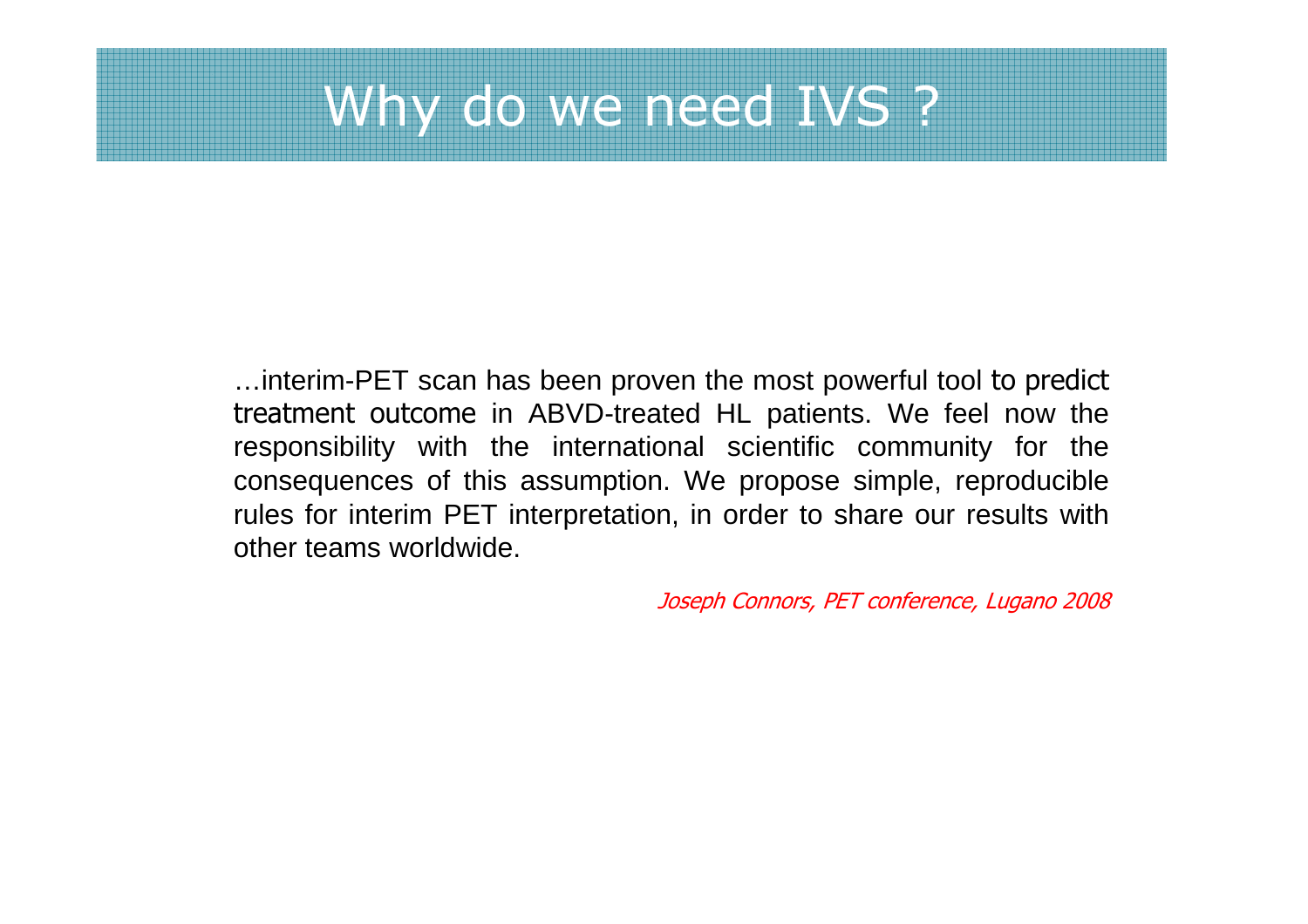### What should be validated?



Gallamini A et al. J Clin Oncol 2007; 25:3746-52.

#### DEAUVILLE RULES

- $\Box$ Score 1 no uptake
- $\Box$ Score 2 uptake ≤ mediastinum
- Score 3 uptake > mediastinum but ≤ liver  $\Box$
- $\Box$ Score 4: moderately ↑uptake > liver
- $\Box$ Score 5 markedly ↑uptake > liver and/or new sites of disease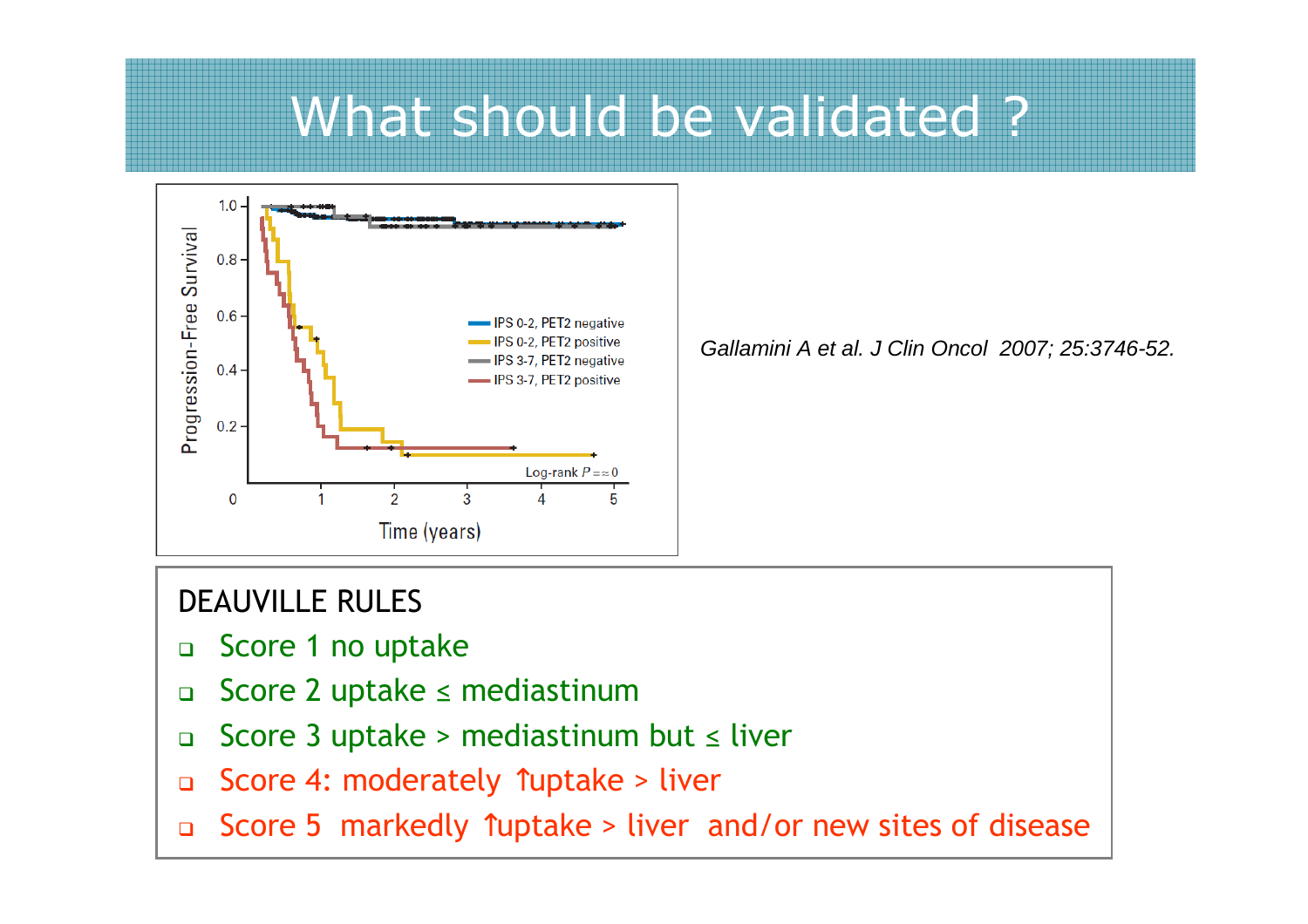## IVS endpoints

#### Overall accuracy and Predictive Value of interim-PET scan in terms of 2-year failure-free survival **Primary endpoint**

**Secondary endpoints**

- Propose easy reproducible international rules for early PET interpretation during ABVD chemotherapy for Hodgkin lymphoma.
- Concordance rate of reviewers among he members of Central review panel.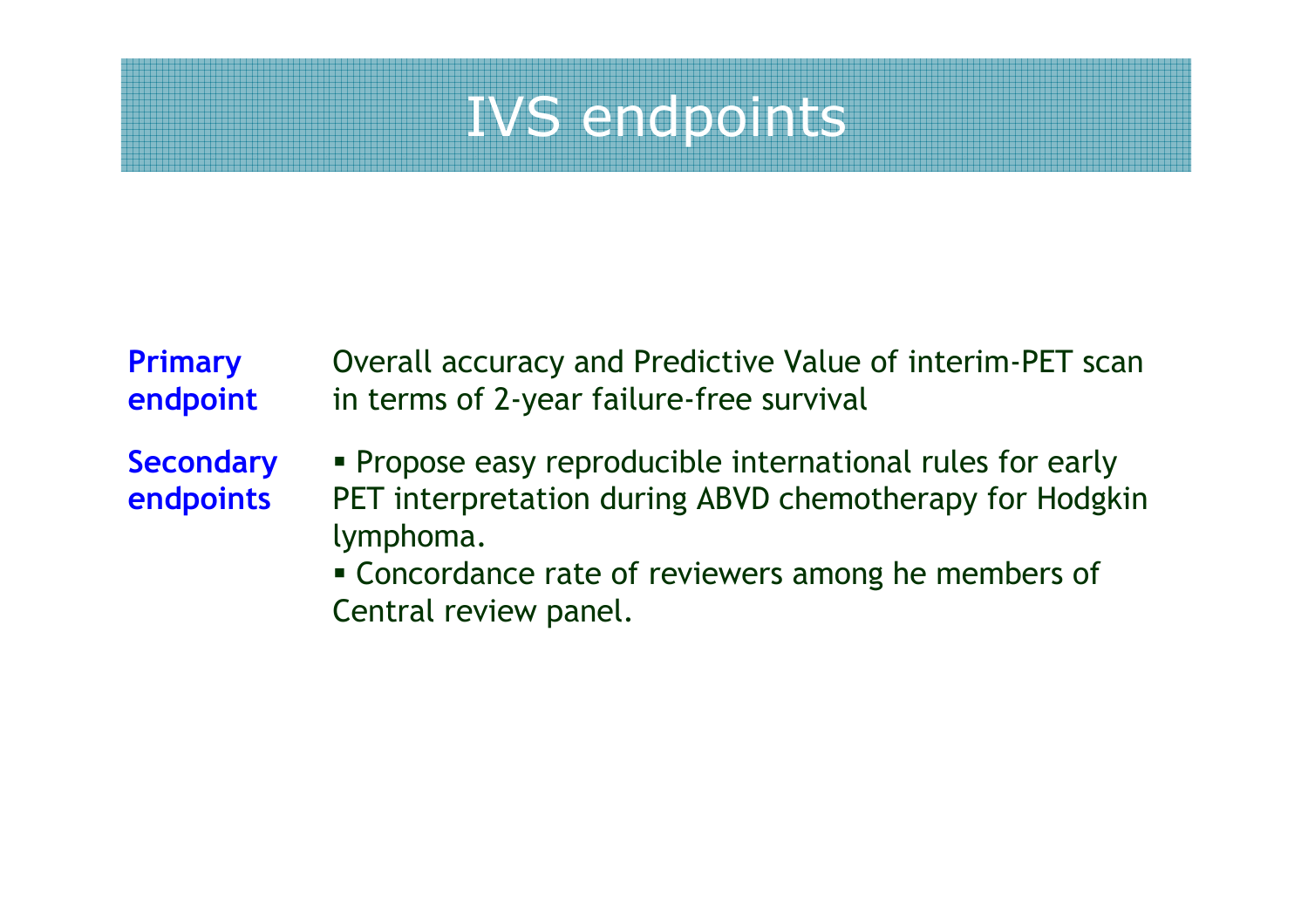## Sample size

HYPOTHESIS: "confirmatory study"

END POINT: an hypothetical value of 2-y FFS of 90% and 10% for interim-PET negative and positive patients, respectively.

#### CALCULATION

 We set a C.I: of 90% for both arms and an alpha error of .05 for PET negative and of .10 for PET positive patients.

The reason to allow a wider error margin for PET positive patients<br>depends on the rules proposed for PET interpretation, where the criteria for PET positive scans are more stringent than for PET negative

To confirm the values of a 2-y FFS of 90% for PET negative patients and 10% for PET positive patients, we hypothesize an alpha error of .05 and a potency of 90% for PET-2 negative and an alpha error of .10 and a potency of 90% for PET-2 positive patients, ≥ 310 patients should be enrolled in the validation study.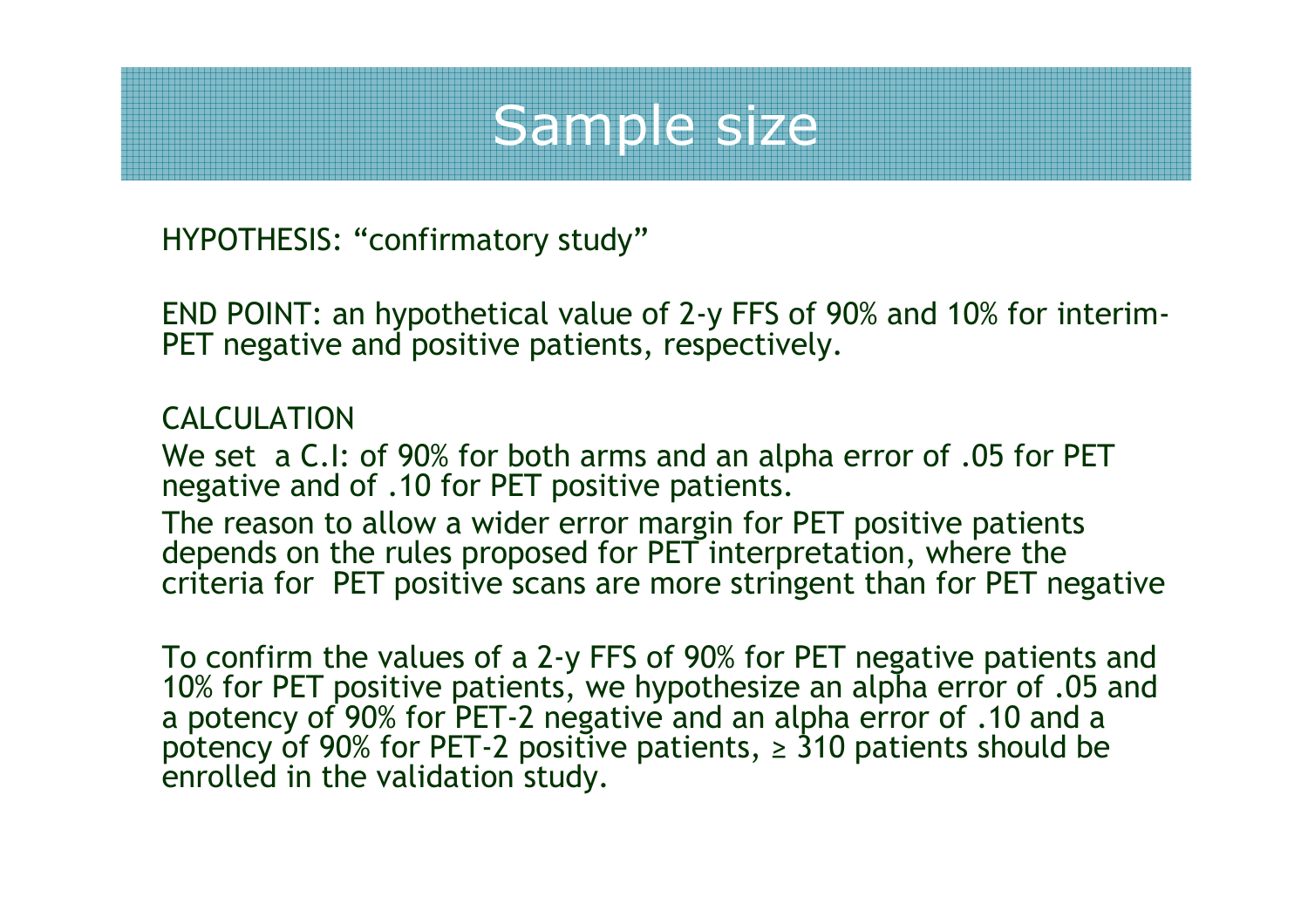### Inclusion criteria

- Advanced-stage (IIB-IVB) or poor-prognosis stage IIA\* HL.
- □ Therapy: ABVD x 6 cycles plus or minus consolidation radiotherapy.
- □ Staging at baseline and after 2 ABVD with PET-CT(PET-0 and PET-2)
- $\square$  No treatment change depending on interim-PET results.
- $\Box$  Patients treated with 2-nd line chemotherapy for progressive /resistant lymphoma during ABVD chemotherapy eligible only with **clinical and/or radiological evidence of disease progression.**
- **□ PET-0 and PET-2 performed in the same PET center**
- Minimum follow-up of one year after treatment completion
	- \* ≥ 3 nodal sites involved, bulky lesion ESR > 40 mmHg.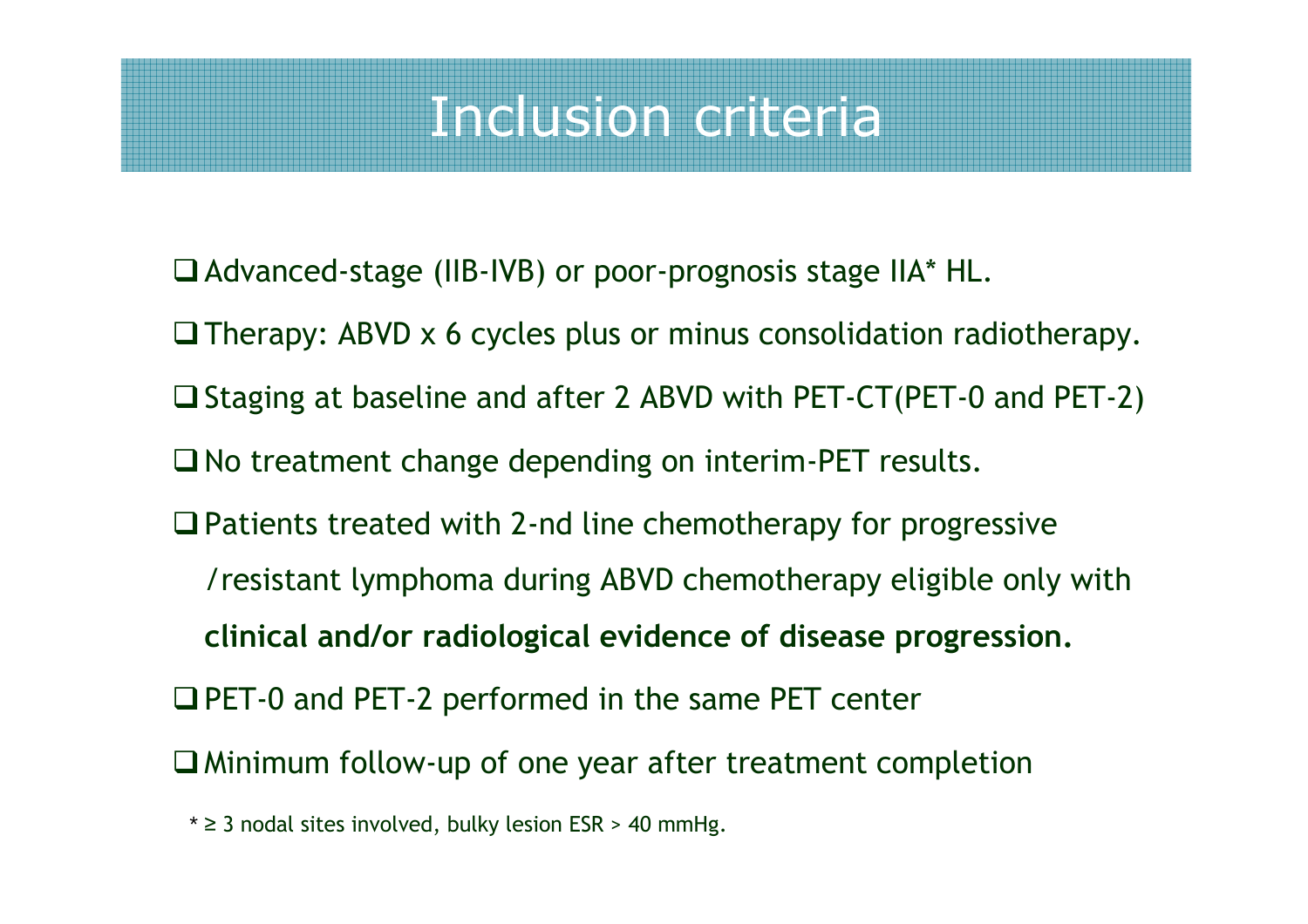### Exclusion criteria

- Blood fasting levels before scan > 200 mg/dl.
- □ Treatment change based only on interim-PET results
- □ Non PET-CT technology
- $\Box$  Therapy intensification after PET-2 for a different reason than disease progression
- □ PET-0 and PET-2 not performed in the same PET center
- Unavailability/low-quality of dicom images.
- $\Box$  Inadequate follow-up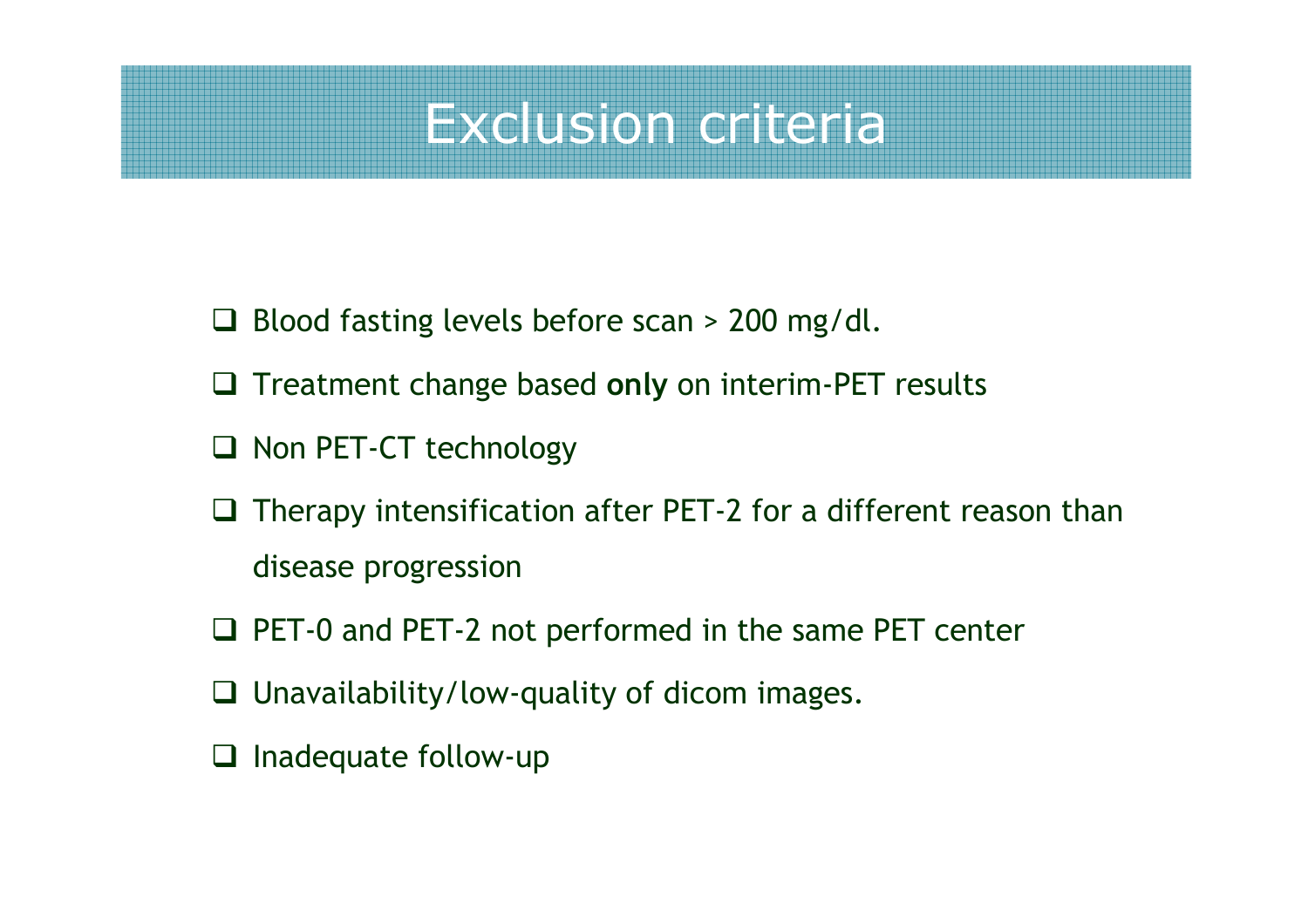#### Participating centers (N=17; pts=261 enrolled from 05.11.2001 to 23.11.2009)

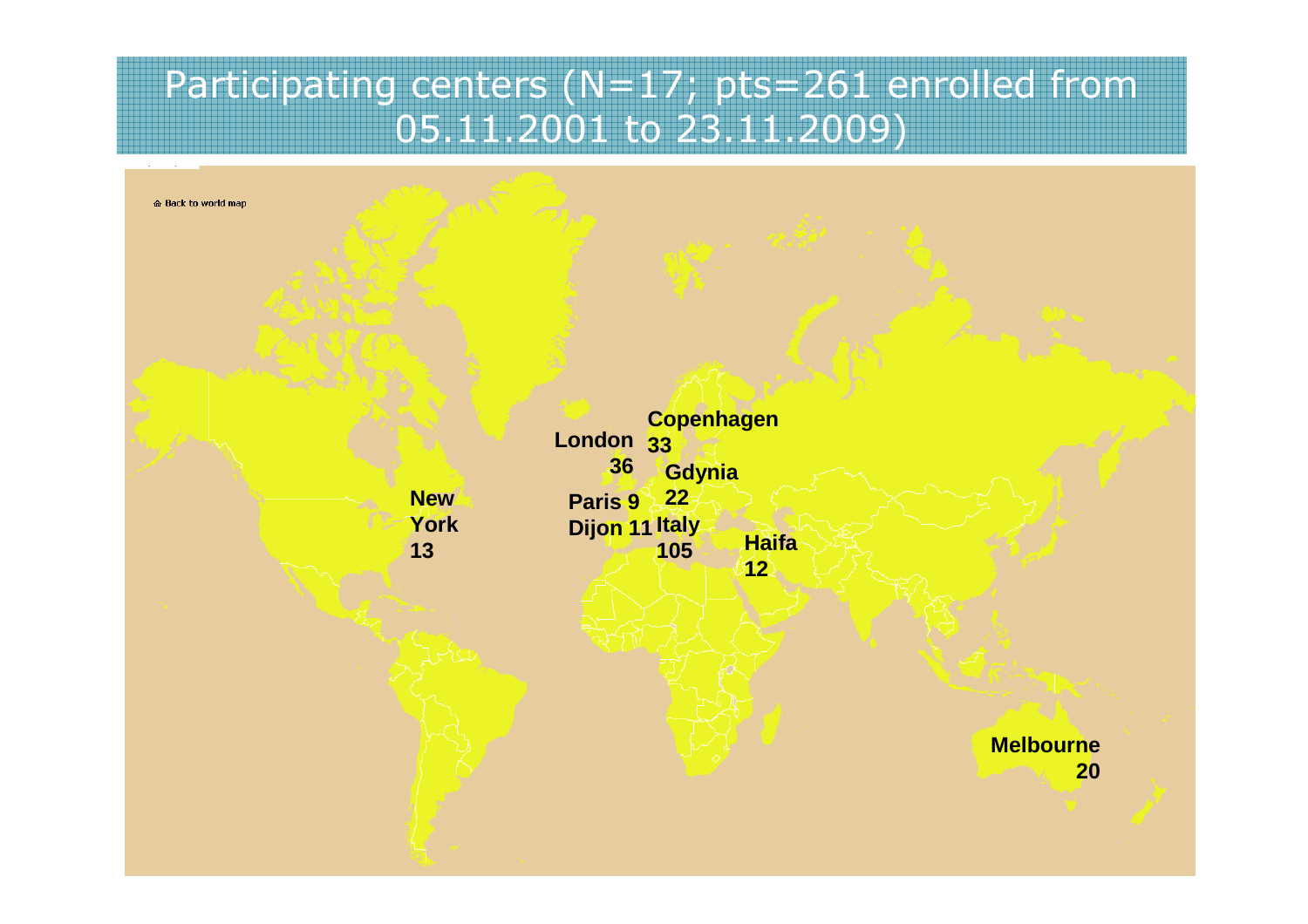### Patient selection

# 400 patients enrolled

<sup>336</sup> patients with PET/CT scans uploaded & quality controlled

261 patients with PET/CT scans approved & sent to review

#### Reason for PET scan exclusion

- •Absence of CT images 22
- 25 •Absence of baseline PET
- •Absence of interim PET
- $\overline{3}$ •CT slices missing
- 10 • PET slices missing
- •Poor quality scans 6
- •Miscellaneous

#### •**REVIEWERS**

- •Sally Barrington London UK
- •Alberto Biggi- Cuneo <sup>I</sup>
- •Michele Gregianin Padova <sup>I</sup>
- •Martin Hutchings- Copenhagen DK
- •Lale Kostakoglu New York USA
- •Michel Meignan Paris <sup>F</sup>



Review results acquired and statistical analysed



1

6

8